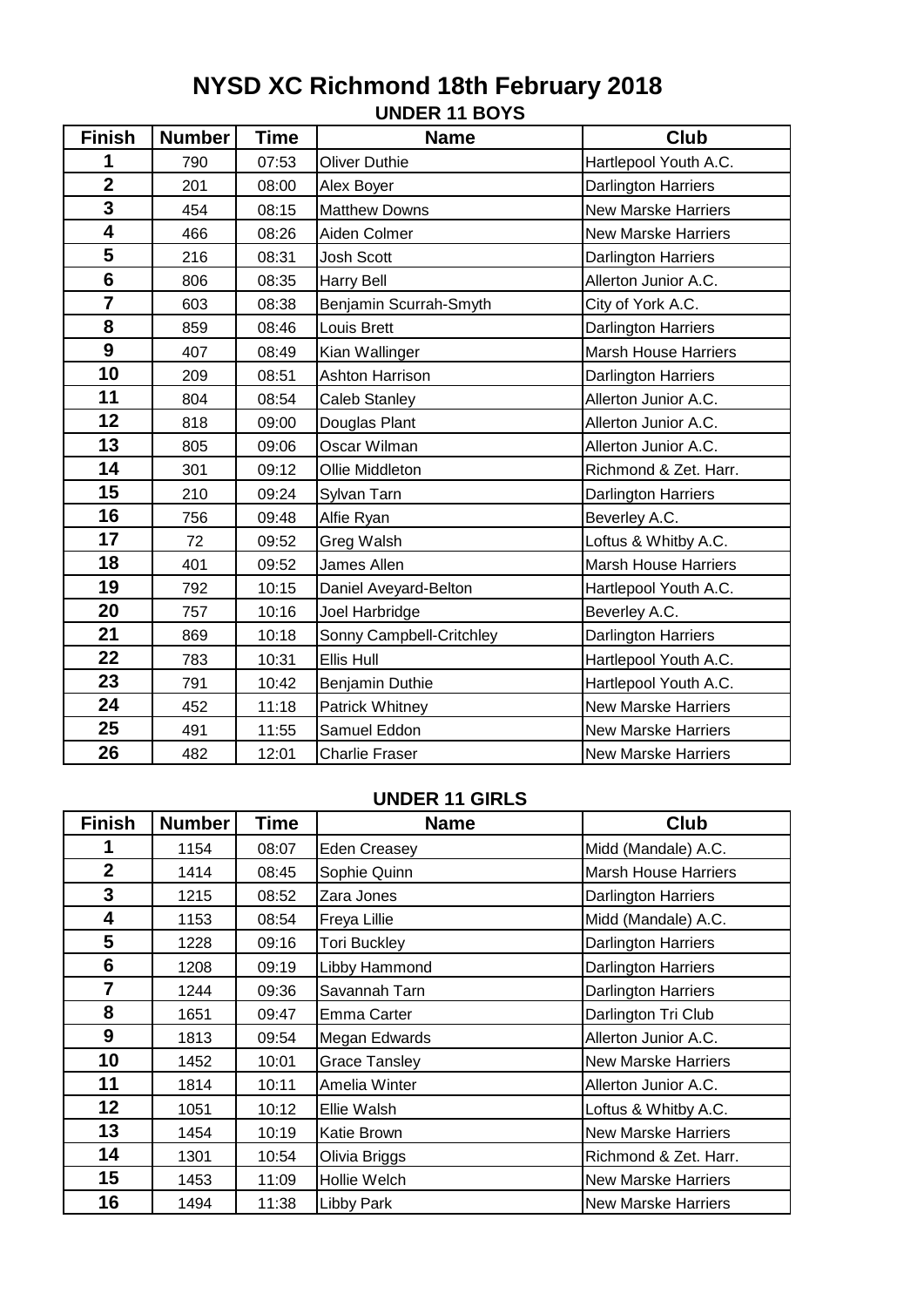| 17 | 1854 | 11:44 | ISophie Russell     | <b>INew Marske Harriers</b> |
|----|------|-------|---------------------|-----------------------------|
| 18 | 1451 | 12:09 | lHannah Gunn.       | <b>INew Marske Harriers</b> |
| 19 | 1855 | 12:11 | <b>Isobel Dacev</b> | <b>INew Marske Harriers</b> |
| 20 | 1456 | 13:14 | Autumn Bradlev      | <b>INew Marske Harriers</b> |

### **UNDER 13 BOYS**

| <b>Finish</b>  | <b>Number</b> | Time  | <b>Name</b>            | <b>Club</b>                 |
|----------------|---------------|-------|------------------------|-----------------------------|
|                | 167           | 08:58 | James Hughes           | Midd (Mandale) A.C.         |
| $\overline{2}$ | 302           | 09:17 | Thomas O'Mahoney       | Richmond & Zet. Harr.       |
| 3              | 341           | 09:24 | Joe Reeve              | Richmond & Zet. Harr.       |
| 4              | 305           | 09:28 | Joshua Hammett         | Richmond & Zet. Harr.       |
| 5              | 204           | 09:33 | Dylan Wilson           | <b>Darlington Harriers</b>  |
| 6              | 457           | 09:37 | <b>Jack Farrel</b>     | <b>New Marske Harriers</b>  |
| $\overline{7}$ | 410           | 09:45 | Ben Hodgson            | <b>Marsh House Harriers</b> |
| 8              | 820           | 09:56 | Cian Winter            | Allerton Junior A.C.        |
| 9              | 405           | 10:14 | Fraser Allan           | <b>Marsh House Harriers</b> |
| 10             | 819           | 10:18 | <b>Marley Plant</b>    | Allerton Junior A.C.        |
| 11             | 462           | 10:35 | <b>Thomas Halton</b>   | <b>New Marske Harriers</b>  |
| 12             | 759           | 10:39 | George Rice            | Beverley A.C.               |
| 13             | 471           | 11:10 | <b>Riley Middleton</b> | <b>New Marske Harriers</b>  |
|                |               |       | <b>TEAMS</b>           |                             |
|                | <b>Doo</b>    | 0.000 |                        |                             |

| Pos. | <b>Score</b> |                       |
|------|--------------|-----------------------|
|      |              | Richmond & Zet. Harr. |
|      |              | New Marske Harriers   |

## **UNDER 13 GIRLS**

| <b>Finish</b>  | <b>Number</b> | Time  | <b>Name</b>           | Club                        |
|----------------|---------------|-------|-----------------------|-----------------------------|
| 1              | 1552          | 09:32 | <b>Issy Nicholls</b>  | Scarborough A.C.            |
| $\overline{2}$ | 1169          | 09:50 | Zoe Hill              | Midd (Mandale) A.C.         |
| 3              | 1205          | 09:52 | <b>Gabrielle Hall</b> | Darlington Harriers         |
| 4              | 1165          | 09:53 | Lois Creasey          | Midd (Mandale) A.C.         |
| 5              | 1302          | 09:59 | Alana Teasdale        | Richmond & Zet. Harr.       |
| 6              | 1164          | 10:02 | Emma McNeill          | Midd (Mandale) A.C.         |
| $\overline{7}$ | 1752          | 10:06 | Erin Glover           | Beverley A.C.               |
| 8              | 1166          | 10:28 | Imogen Lillie         | Midd (Mandale) A.C.         |
| 9              | 1470          | 10:32 | Isobelle Troop        | <b>New Marske Harriers</b>  |
| 10             | 1472          | 10:42 | <b>Essie Croce</b>    | <b>New Marske Harriers</b>  |
| 11             | 1213          | 10:47 | Mia Wetherill         | Darlington Harriers         |
| 12             | 1303          | 10:57 | Shannon Robinson      | Richmond & Zet. Harr.       |
| 13             | 1207          | 11:18 | Fern Shelton          | Darlington Harriers         |
| 14             | 1322          | 11:27 | <b>Maisy Squires</b>  | Richmond & Zet. Harr.       |
| 15             | 1572          | 11:31 | Georgia Wood          | Scarborough A.C.            |
| 16             | 1420          | 11:47 | <b>Beth Fisher</b>    | <b>Marsh House Harriers</b> |
| 17             | 1460          | 12:03 | Zoe Coates            | <b>New Marske Harriers</b>  |
| 18             | 1475          | 12:05 | Camille Hague         | <b>New Marske Harriers</b>  |
| 19             | 1753          | 12:13 | Jorta Hutchinson      | Beverley A.C.               |
| 20             | 1471          | 12:21 | <b>Tilly Croce</b>    | <b>New Marske Harriers</b>  |
| 21             | 1168          | 15:40 | Phoebe Wilson         | Midd (Mandale) A.C.         |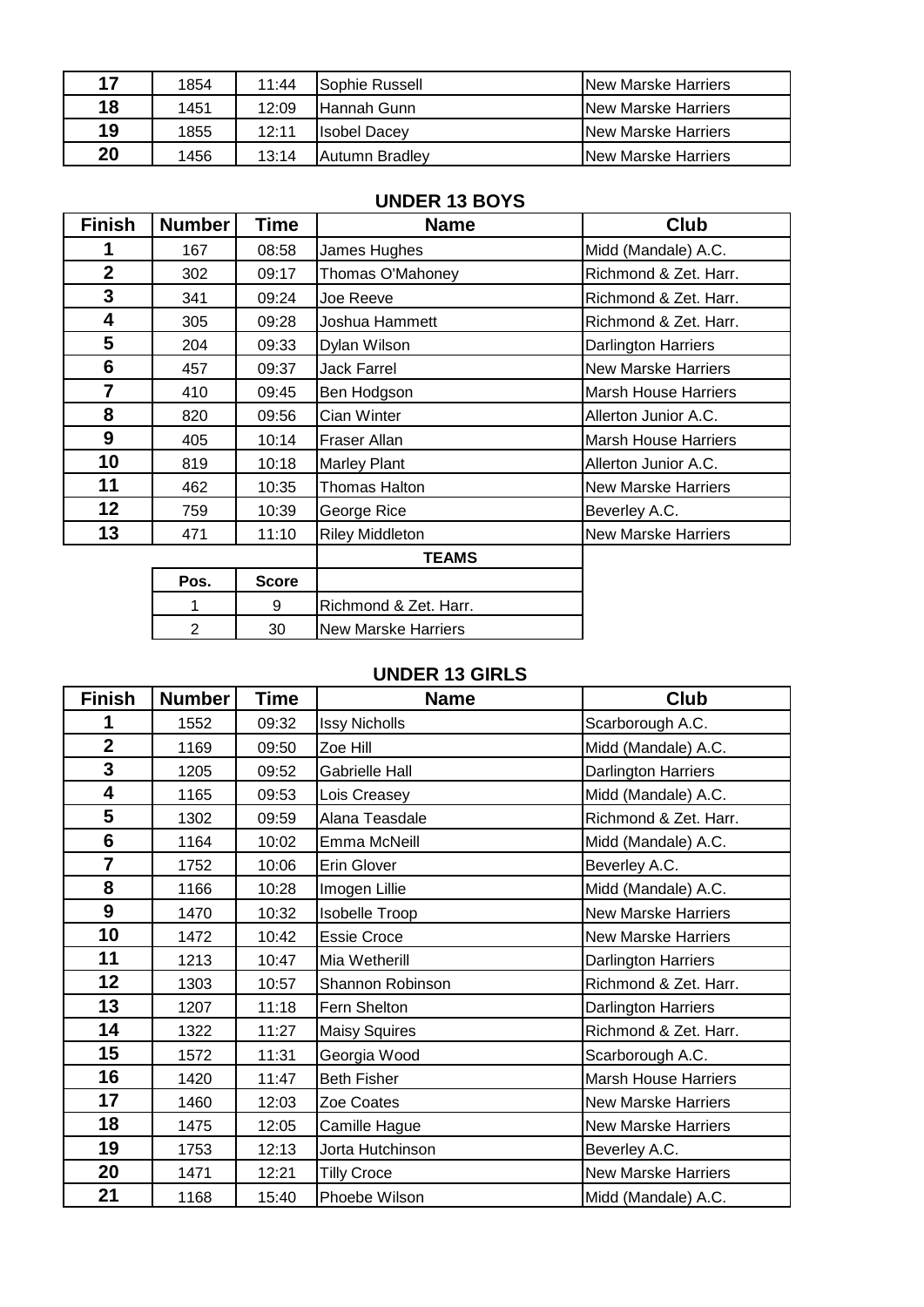|      |              | <b>TEAMS</b>               |
|------|--------------|----------------------------|
| Pos. | <b>Score</b> |                            |
|      | 12           | Midd (Mandale) A.C.        |
|      | 27           | <b>Darlington Harriers</b> |
|      | 31           | Richmond & Zet. Harr.      |
|      | 36           | New Marske Harriers        |

## **UNDER 15 BOYS**

| <b>Finish</b>   | <b>Number</b>  | Time         | <b>Name</b>                 | <b>Club</b>                 |
|-----------------|----------------|--------------|-----------------------------|-----------------------------|
| 1               | 315            | 14:43        | Kyle Rabjohn                | Richmond & Zet. Harr.       |
| $\overline{2}$  | 881            | 14:52        | <b>Adam Russell</b>         | Darlington Harriers         |
| 3               | 882            | 14:55        | John Russell                | Darlington Harriers         |
| 4               | 306            | 15:02        | Daniel Francis              | Richmond & Zet. Harr.       |
| 5               | 329            | 15:16        | Charlie Stephenson          | Richmond & Zet. Harr.       |
| $6\phantom{1}6$ | 858            | 15:35        | James Roberts               | Darlington Harriers         |
| $\overline{7}$  | 180            | 15:38        | Max Creasey                 | Midd (Mandale) A.C.         |
| 8               | 186            | 16:17        | Benjamin Johnson            | Midd (Mandale) A.C.         |
| 9               | 203            | 17:13        | Harry Wilson                | Darlington Harriers         |
| 10              | 406            | 17:38        | Nathan Nicholson            | <b>Marsh House Harriers</b> |
| 11              | 404            | 17:48        | Lewis Reed                  | <b>Marsh House Harriers</b> |
| 12              | 403            | 17:58        | Alan Edwards                | <b>Marsh House Harriers</b> |
| 13              | 817            | 19:01        | Holden Outhwaite            | Allerton Junior A.C.        |
| 14              | 307            | 19:35        | George McCowie              | Richmond & Zet. Harr.       |
| 15              | 473            | 20:24        | <b>Elliot Smith</b>         | <b>New Marske Harriers</b>  |
| 16              | 760            | 20:58        | Aiden Glover                | Beverley A.C.               |
| 17              | 758            | 27:23        | <b>Guy Harbridge</b>        | Beverley A.C.               |
|                 |                |              | <b>TEAMS</b>                |                             |
|                 | Pos.           | <b>Score</b> |                             |                             |
|                 | 1              | 10           | Richmond & Zet. Harr.       |                             |
|                 | $\overline{2}$ | 11           | Darlington Harriers         |                             |
|                 | 3              | 33           | <b>Marsh House Harriers</b> |                             |

#### **UNDER 15 GIRLS**

| <b>Finish</b>    | <b>Number</b> | Time           | <b>Name</b>                | <b>Club</b>                |
|------------------|---------------|----------------|----------------------------|----------------------------|
| 1                | 1210          | 18:08          | Emma Hart                  | <b>Darlington Harriers</b> |
| $\boldsymbol{2}$ | 1214          | 18:26          | <b>Harriet Rogers</b>      | <b>Darlington Harriers</b> |
| 3                | 1479          | 18:42          | <b>Emily Brown</b>         | <b>New Marske Harriers</b> |
| 4                | 1203          | 18:52          | Jessica Hall               | <b>Darlington Harriers</b> |
| 5                | 1488          | 19:22          | <b>Ruby Whitney</b>        | <b>New Marske Harriers</b> |
| 6                | 1859          | 19:38          | Sophie Brining             | <b>New Marske Harriers</b> |
| 7                | 1305          | 20:45          | <b>Emily Francis</b>       | Richmond & Zet. Harr.      |
| 8                | 1180          | 20:48          | <b>Caitlin Andrews</b>     | Midd (Mandale) A.C.        |
| 9                | 1066          | 21:17          | Grace Cook                 | Loftus & Whitby A.C.       |
| 10               | 1754          | 22:50          | <b>Emily Peacock</b>       | Beverley A.C.              |
|                  |               |                | <b>TEAMS</b>               |                            |
|                  | Pos.          | <b>Score</b>   |                            |                            |
|                  | 1             | $\overline{7}$ | Darlington Harriers        |                            |
|                  | $\mathbf{2}$  | 14             | <b>New Marske Harriers</b> |                            |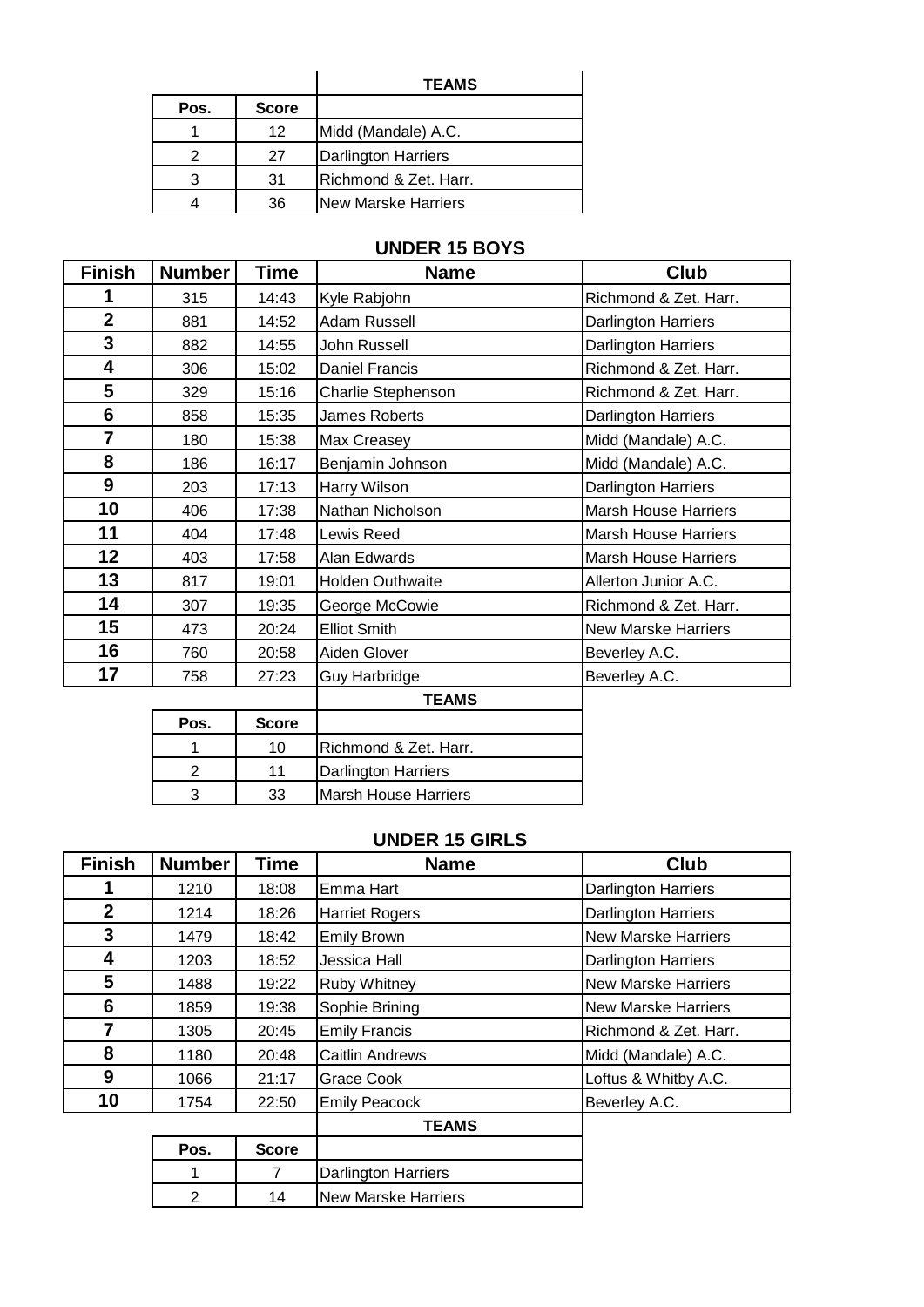## **UNDER 17 BOYS**

| <b>Finish</b> | <b>Number</b> | Time         | <b>Name</b>            | Club                        |
|---------------|---------------|--------------|------------------------|-----------------------------|
|               | 311           | 17:51        | Jake Stephenson        | Richmond & Zet. Harr.       |
| $\mathbf{2}$  | 253           | 17:59        | Joshua Fothergill      | Thirsk & Sowerby Harr.      |
| 3             | 192           | 18:22        | Jake Creasey           | Midd (Mandale) A.C.         |
| 4             | 316           | 18:59        | <b>Matthew Lambert</b> | Richmond & Zet. Harr.       |
| 5             | 9             | 19:52        | <b>Ben Grounds</b>     | <b>H'Pool Burn Road</b>     |
| 6             | 137           | 19:58        | Luke Waddington        | M'bro & Cleve Harriers      |
| 7             | 754           | 20:16        | Jonathan Dennison      | Beverley A.C.               |
| 8             | 325           | 20:30        | Sam Kettlewell         | Richmond & Zet. Harr.       |
| 9             | 59            | 20:34        | Joseph Leather         | Loftus & Whitby A.C.        |
| 10            | 431           | 22:34        | Ryan Brockbank         | <b>Marsh House Harriers</b> |
| 11            | 420           | 25:18        | Daniel Kell            | <b>Marsh House Harriers</b> |
|               |               |              | TEAMS                  |                             |
|               | Pos.          | <b>Score</b> |                        |                             |
|               |               | 13           | Richmond & Zet. Harr.  |                             |

|                         |               |             | <b>SENIOR WOMEN</b>      |                              |                 |
|-------------------------|---------------|-------------|--------------------------|------------------------------|-----------------|
| <b>Finish</b>           | <b>Number</b> | <b>Time</b> | <b>Name</b>              | Club                         | Cat             |
| 1                       | 1321          | 18:56       | Jo Adams                 | Richmond & Zet. Harr.        | <b>SEN</b>      |
| $\overline{2}$          | 1876          | 19:21       | <b>Catherine Roberts</b> | Darlington Harriers          | U17             |
| $\overline{\mathbf{3}}$ | 1464          | 19:34       | Eli Barnbrook            | <b>New Marske Harriers</b>   | U20             |
| $\overline{\mathbf{4}}$ | 1491          | 20:46       | Sharon Bulman            | <b>New Marske Harriers</b>   | V40             |
| 5                       | 1065          | 21:02       | Maddie Mastrolonado      | Loftus & Whitby A.C.         | U20             |
| $6\phantom{1}6$         | 1325          | 21:17       | Rosie Adams              | Richmond & Zet. Harr.        | <b>SEN</b>      |
| $\overline{\mathbf{7}}$ | 1253          | 21:27       | Olivia Mulligan          | Thirsk & Sowerby Harr.       | <b>SEN</b>      |
| 8                       | 1877          | 21:33       | Liz Barker               | Darlington Harriers          | V35             |
| $\overline{9}$          | 1469          | 21:43       | Kath Aspin               | <b>New Marske Harriers</b>   | V50             |
| 10                      | 1316          | 21:51       | Rebecca Simpson          | Richmond & Zet. Harr.        | V40             |
| 11                      | 1826          | 22:16       | Marie Murtagh            | Easingwold R. Club           | V35             |
| 12                      | 1461          | 22:26       | Patricia Speedie         | <b>New Marske Harriers</b>   | V45             |
| 13                      | 1357          | 22:36       | Louise Trainor           | <b>Quakers Running Club</b>  | V45             |
| 14                      | 1317          | 22:38       | <b>Chloe Dalton</b>      | Richmond & Zet. Harr.        | U17             |
| 15                      | 1310          | 22:39       | Laura Kirkham            | Richmond & Zet. Harr.        | U20             |
| 16                      | 1226          | 22:41       | Val Clarke               | Darlington Harriers          | V55             |
| 17                      | 1952          | 22:44       | <b>Kirsty Walker</b>     | Birtley A.C.                 | <b>SEN</b>      |
| 18                      | 1313          | 22:47       | Jacqueline Keavney       | Richmond & Zet. Harr.        | V <sub>50</sub> |
| 19                      | 1260          | 22:51       | Charlotte Wilton         | Thirsk & Sowerby Harr.       | V40             |
| 20                      | 1626          | 22:55       | Michelle Jane            | <b>Aycliffe Running Club</b> | <b>SEN</b>      |
| 21                      | 1308          | 23:14       | Stephanie Stephenson     | Richmond & Zet. Harr.        | V45             |
| 22                      | 1728          | 23:25       | Julia Coleby             | Stockton Striders A.C.       | V35             |
| 23                      | 1416          | 23:38       | Laura Edwards            | <b>Marsh House Harriers</b>  | U17             |
| 24                      | 1757          | 23:40       | Nicole Dawson            | Beverley A.C.                | <b>SEN</b>      |
| 25                      | 1628          | 23:42       | Michelle Zamir           | <b>Aycliffe Running Club</b> | V40             |
| 26                      | 1737          | 23:51       | Sarah Winter             | Stockton Striders A.C.       | <b>SEN</b>      |
| 27                      | 1758          | 24:15       | <b>Eleanor Ball</b>      | Beverley A.C.                | U17             |
| 28                      | 1355          | 24:23       | Lucia Minto              | <b>Quakers Running Club</b>  | V35             |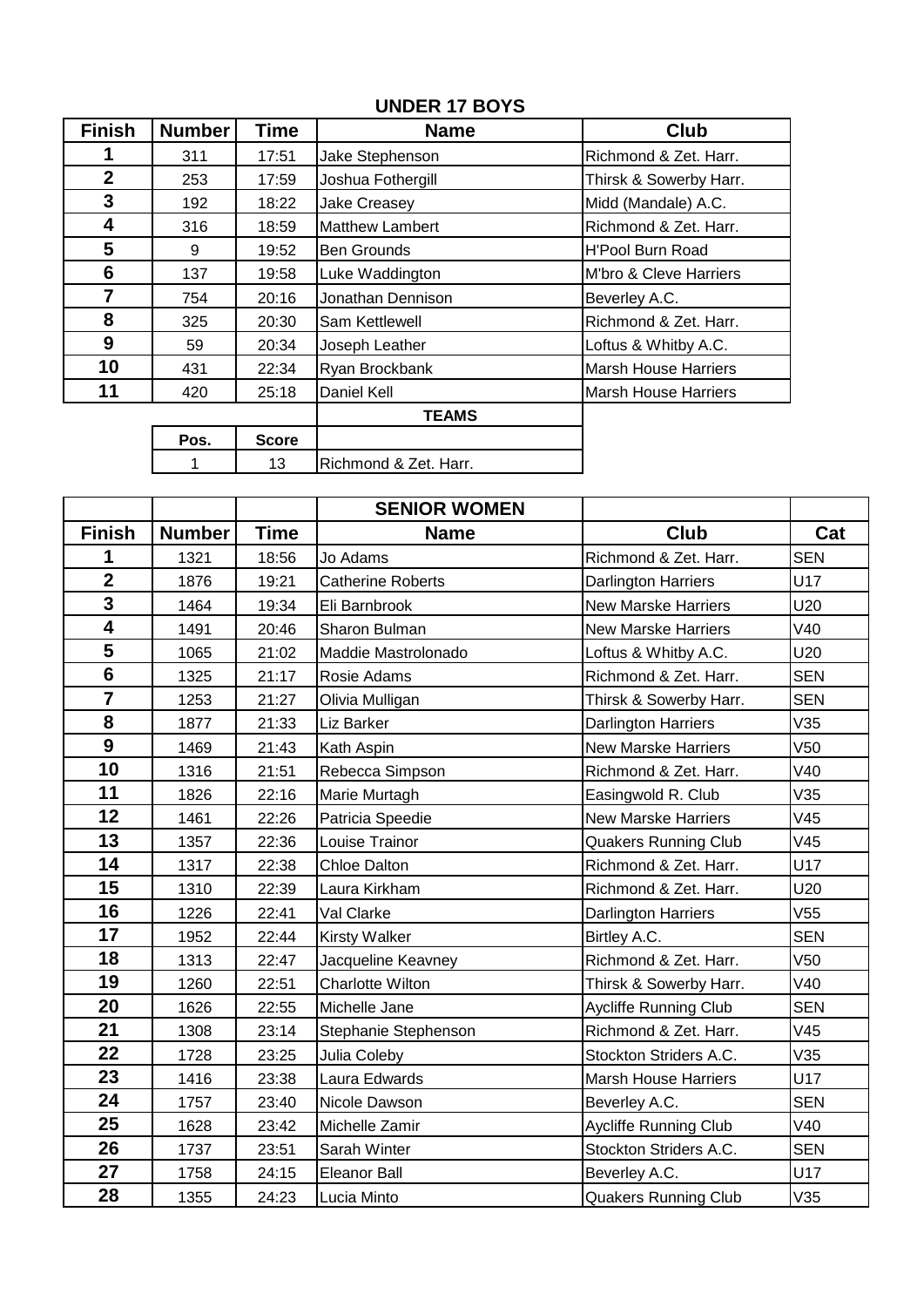| 29 | 1057 | 24:29 | Kyah Hall                 | Loftus & Whitby A.C.         | <b>SEN</b>      |
|----|------|-------|---------------------------|------------------------------|-----------------|
| 30 | 1263 | 24:41 | Donna James               | Thirsk & Sowerby Harr.       | V <sub>50</sub> |
| 31 | 1326 | 24:48 | Sarah Gregory             | Richmond & Zet. Harr.        | V45             |
| 32 | 1654 | 24:59 | Helen Clyde               | Darlington Tri Club          | V40             |
| 33 | 1731 | 25:02 | <b>Kay Stokes</b>         | Stockton Striders A.C.       | V <sub>55</sub> |
| 34 | 1004 | 25:03 | Lesley Strickland         | H'Pool Burn Road             | V45             |
| 35 | 1735 | 25:04 | Caroline Horton           | Stockton Striders A.C.       | V <sub>55</sub> |
| 36 | 1112 | 25:07 | <b>Janet Stainsby</b>     | M'bro & Cleve Harriers       | V45             |
| 37 | 1652 | 25:13 | <b>Lucy Armstrong</b>     | Darlington Tri Club          | V40             |
| 38 | 1756 | 25:21 | Nicola Glover             | Beverley A.C.                | V40             |
| 39 | 1315 | 25:26 | Pauline Whittaker         | Richmond & Zet. Harr.        | V <sub>50</sub> |
| 40 | 1223 | 25:27 | Diane Jones               | Darlington Harriers          | V45             |
| 41 | 1104 | 25:28 | Joanna Casson             | M'bro & Cleve Harriers       | V40             |
| 42 | 1418 | 25:38 | Sarah Roe                 | <b>Marsh House Harriers</b>  | <b>SEN</b>      |
| 43 | 1363 | 25:42 | <b>Julie Russell</b>      | <b>Quakers Running Club</b>  | V45             |
| 44 | 1727 | 25:50 | Liz Simpson               | Stockton Striders A.C.       | V35             |
| 45 | 1249 | 26:13 | Pauline Gorman            | Darlington Harriers          | V <sub>55</sub> |
| 46 | 1830 | 26:25 | Catherine Howell-Walmsley | Easingwold R. Club           | V40             |
| 47 | 1354 | 26:30 | Claire Chapman            | <b>Quakers Running Club</b>  | V45             |
| 48 | 1703 | 26:35 | <b>Denise Tunstall</b>    | Teesdale A.C.                | V <sub>50</sub> |
| 49 | 1020 | 27:00 | Victoria Fawcett          | H'Pool Burn Road             | V45             |
| 50 | 1492 | 27:13 | Louise Danby              | <b>New Marske Harriers</b>   | <b>SEN</b>      |
| 51 | 1755 | 27:29 | Jordan Peacock            | Beverley A.C.                | U17             |
| 52 | 1463 | 27:40 | Anne Houchen              | <b>New Marske Harriers</b>   | V45             |
| 53 | 1008 | 27:41 | <b>Cary Surtees</b>       | H'Pool Burn Road             | V <sub>50</sub> |
| 54 | 1458 | 27:45 | Sarah Gunn                | <b>New Marske Harriers</b>   | V40             |
| 55 | 1732 | 27:46 | Tara Oxley                | Stockton Striders A.C.       | V35             |
| 56 | 1023 | 28:10 | Jan Naisbitt              | H'Pool Burn Road             | V <sub>50</sub> |
| 57 | 1314 | 28:25 | Nicola Buckett            | Richmond & Zet. Harr.        | V45             |
| 58 | 1070 | 28:29 | Charlie Murgatroyd        | Loftus & Whitby A.C.         | V35             |
| 59 | 1504 | 28:35 | Petra Eriksson            | North York Moors A.C.        | V40             |
| 60 | 1267 | 28:45 | Jill Libby                | Thirsk & Sowerby Harr.       | V60             |
| 61 | 1360 | 29:19 | <b>Bev Snook</b>          | <b>Quakers Running Club</b>  | V <sub>55</sub> |
| 62 | 1022 | 29:22 | Julie Bake                | H'Pool Burn Road             | V60             |
| 63 | 1462 | 29:23 | Kerry Welch               | <b>New Marske Harriers</b>   | V35             |
| 64 | 1729 | 29:27 | Jill Abel                 | Stockton Striders A.C.       | V55             |
| 65 | 1266 | 29:31 | <b>Tracey Lowther</b>     | Thirsk & Sowerby Harr.       | V45             |
| 66 | 1633 | 29:40 | Lindsey Brown             | <b>Aycliffe Running Club</b> | <b>SEN</b>      |
| 67 | 1359 | 29:46 | Angela Clement            | <b>Quakers Running Club</b>  | V40             |
| 68 | 1265 | 29:53 | <b>Heather Bell</b>       | Thirsk & Sowerby Harr.       | V55             |
| 69 | 1255 | 30:32 | Alison Butcher            | Thirsk & Sowerby Harr.       | V50             |
| 70 | 1476 | 31:01 | Amanda Waller             | New Marske Harriers          | V55             |
| 71 | 1365 | 31:27 | Lisa Reeve                | <b>Quakers Running Club</b>  | V35             |
| 72 | 1465 | 31:33 | Louise Worsey             | <b>New Marske Harriers</b>   | V50             |
| 73 | 1632 | 31:37 | Jane Burnside             | Aycliffe Running Club        | V60             |
| 74 | 1832 | 31:40 | Natalie Gobbi             | Easingwold R. Club           | <b>SEN</b>      |
| 75 | 1635 | 32:07 | Donna Campbell            | <b>Aycliffe Running Club</b> | V40             |
| 76 | 1353 | 32:38 | <b>Tracey Plaskitt</b>    | <b>Quakers Running Club</b>  | V45             |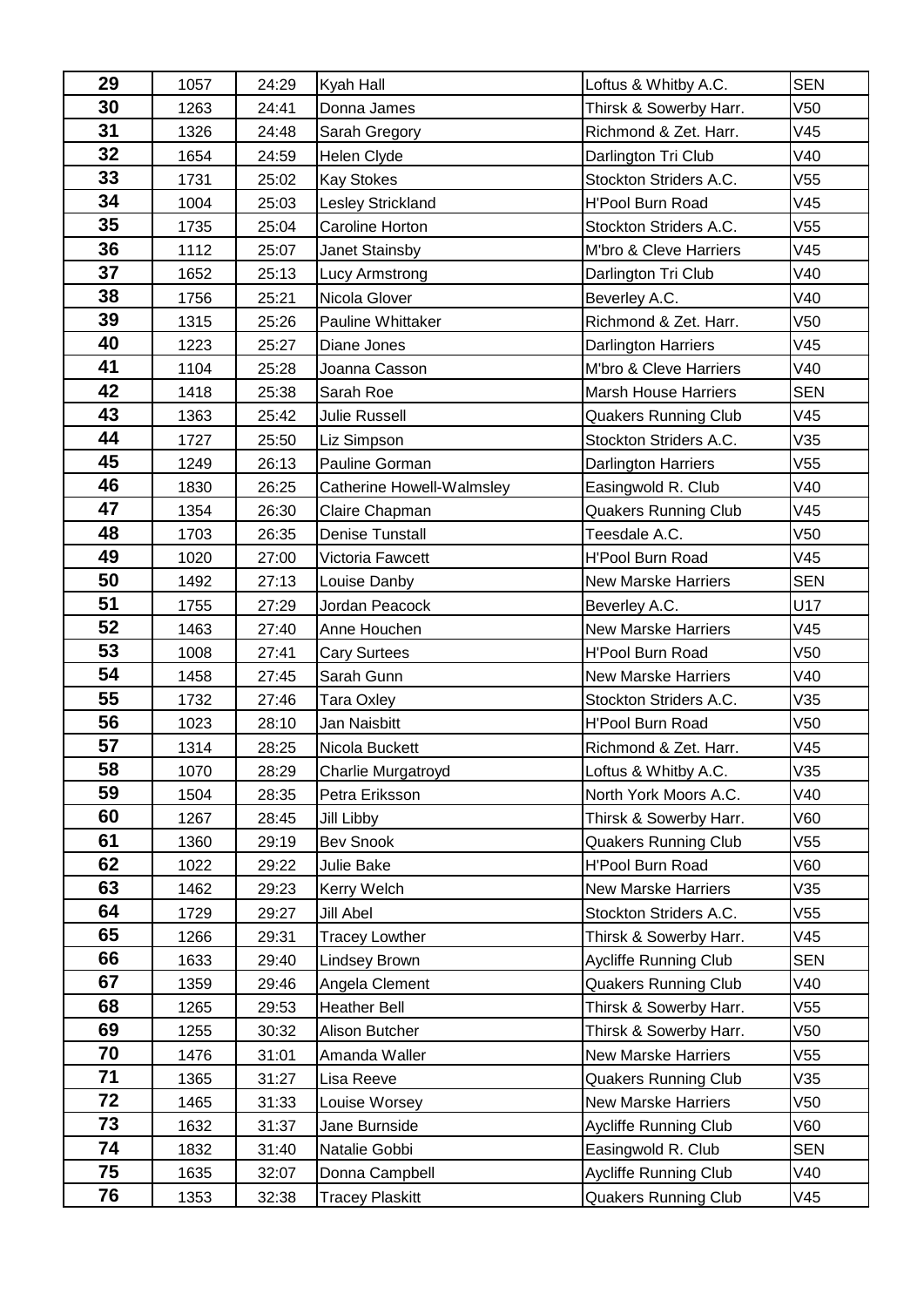| 77 | 1101 | 33:15 | Christine Richardson  | M'bro & Cleve Harriers       | V60             |
|----|------|-------|-----------------------|------------------------------|-----------------|
| 78 | 1878 | 33:45 | Penny Skilton         | <b>Darlington Harriers</b>   | V45             |
| 79 | 1627 | 34:15 | <b>Susan Clark</b>    | <b>Aycliffe Running Club</b> | V60             |
| 80 | 1262 | 34:43 | <b>Catherine Lumb</b> | Thirsk & Sowerby Harr.       | V <sub>55</sub> |
| 81 | 1634 | 36:45 | Eve Doe               | <b>Aycliffe Running Club</b> | V <sub>55</sub> |
| 82 | 1261 | 39:48 | Liz Stephenson        | Thirsk & Sowerby Harr.       | V35             |
| 83 | 1258 | 44:53 | <b>Marian Codling</b> | Thirsk & Sowerby Harr.       | $V75+$          |

|      |              | <b>TEAMS</b>                 |
|------|--------------|------------------------------|
| Pos. | <b>Score</b> |                              |
|      | 28           | <b>New Marske Harriers</b>   |
| 2    | 31           | Richmond & Zet. Harr.        |
| 3    | 66           | <b>Darlington Harriers</b>   |
| 4    | 116          | Stockton Striders A.C.       |
| 5    | 116          | Thirsk & Sowerby Harr.       |
| 6    | 131          | <b>Quakers Running Club</b>  |
| 7    | 140          | Beverley A.C.                |
| 8    | 184          | <b>Aycliffe Running Club</b> |
| 9    | 192          | <b>H'Pool Burn Road</b>      |
|      |              |                              |

|                         |                |             | <b>SENIOR MEN</b>      |                             |            |
|-------------------------|----------------|-------------|------------------------|-----------------------------|------------|
| <b>Finish</b>           | <b>Number</b>  | <b>Time</b> | <b>Name</b>            | <b>Club</b>                 | Cat        |
| 1                       | 336            | 33:36       | Rob Scott              | Richmond & Zet. Harr.       | <b>SEN</b> |
| $\overline{\mathbf{2}}$ | 331            | 33:56       | <b>Reece Dalton</b>    | Richmond & Zet. Harr.       | U20        |
| $\mathbf{3}$            | 198            | 34:13       | Ben Bergstrand         | Midd (Mandale) A.C.         | U20        |
| $\overline{\mathbf{4}}$ | 357            | 34:45       | Michael Joyeux         | <b>Quakers Running Club</b> | <b>SEN</b> |
| 5                       | 321            | 35:00       | Carl Jones             | Richmond & Zet. Harr.       | V40        |
| $\overline{\mathbf{6}}$ | 128            | 35:13       | <b>Chris Rumsey</b>    | M'bro & Cleve Harriers      | <b>SEN</b> |
| $\overline{\mathbf{7}}$ | 902            | 35:46       | James Wilkinson        | M'bro & Cleve Harriers      | <b>SEN</b> |
| 8                       | 317            | 36:07       | <b>Tony Lambert</b>    | Richmond & Zet. Harr.       | V45        |
| $\overline{9}$          | $\overline{7}$ | 36:11       | lan Wilson             | <b>H'Pool Burn Road</b>     | <b>SEN</b> |
| 10                      | 6              | 36:25       | <b>Richard Darling</b> | <b>H'Pool Burn Road</b>     | <b>SEN</b> |
| 11                      | 230            | 36:48       | <b>Wesley Tarn</b>     | <b>Darlington Harriers</b>  | <b>SEN</b> |
| 12                      | 333            | 36:49       | Luke Hack              | Richmond & Zet. Harr.       | U20        |
| 13                      | $\mathbf{1}$   | 36:59       | Paul Wilson            | <b>H'Pool Burn Road</b>     | V40        |
| 14                      | 324            | 37:11       | Lee Davies             | Richmond & Zet. Harr.       | V40        |
| 15                      | 125            | 37:17       | Ryan Norman            | M'bro & Cleve Harriers      | <b>SEN</b> |
| 16                      | 220            | 37:23       | Colin Taylor           | <b>Darlington Harriers</b>  | V40        |
| 17                      | 508            | 37:26       | Paul McLean            | North York Moors A.C.       | <b>SEN</b> |
| 18                      | 532            | 37:35       | Stefan McLoughlan      | North York Moors A.C.       | <b>SEN</b> |
| 19                      | 38             | 37:39       | Vaughan Godber         | <b>H'Pool Burn Road</b>     | V45        |
| 20                      | 512            | 37:56       | Josh Abrook            | North York Moors A.C.       | <b>SEN</b> |
| 21                      | 318            | 37:57       | Ken Harker             | Richmond & Zet. Harr.       | V45        |
| 22                      | 346            | 37:59       | Harry Robson           | Richmond & Zet. Harr.       | U20        |
| 23                      | 548            | 38:00       | <b>Richard Fawcett</b> | North York Moors A.C.       | <b>SEN</b> |
| 24                      | 529            | 38:03       | <b>Harry Potter</b>    | North York Moors A.C.       | U20        |
| 25                      | 368            | 38:13       | Marc Ellis             | Quakers Running Club        | V45        |
| 26                      | 120            | 38:18       | Aaron Keys             | M'bro & Cleve Harriers      | <b>SEN</b> |
| 27                      | 514            | 38:22       | <b>Philip Utley</b>    | North York Moors A.C.       | V45        |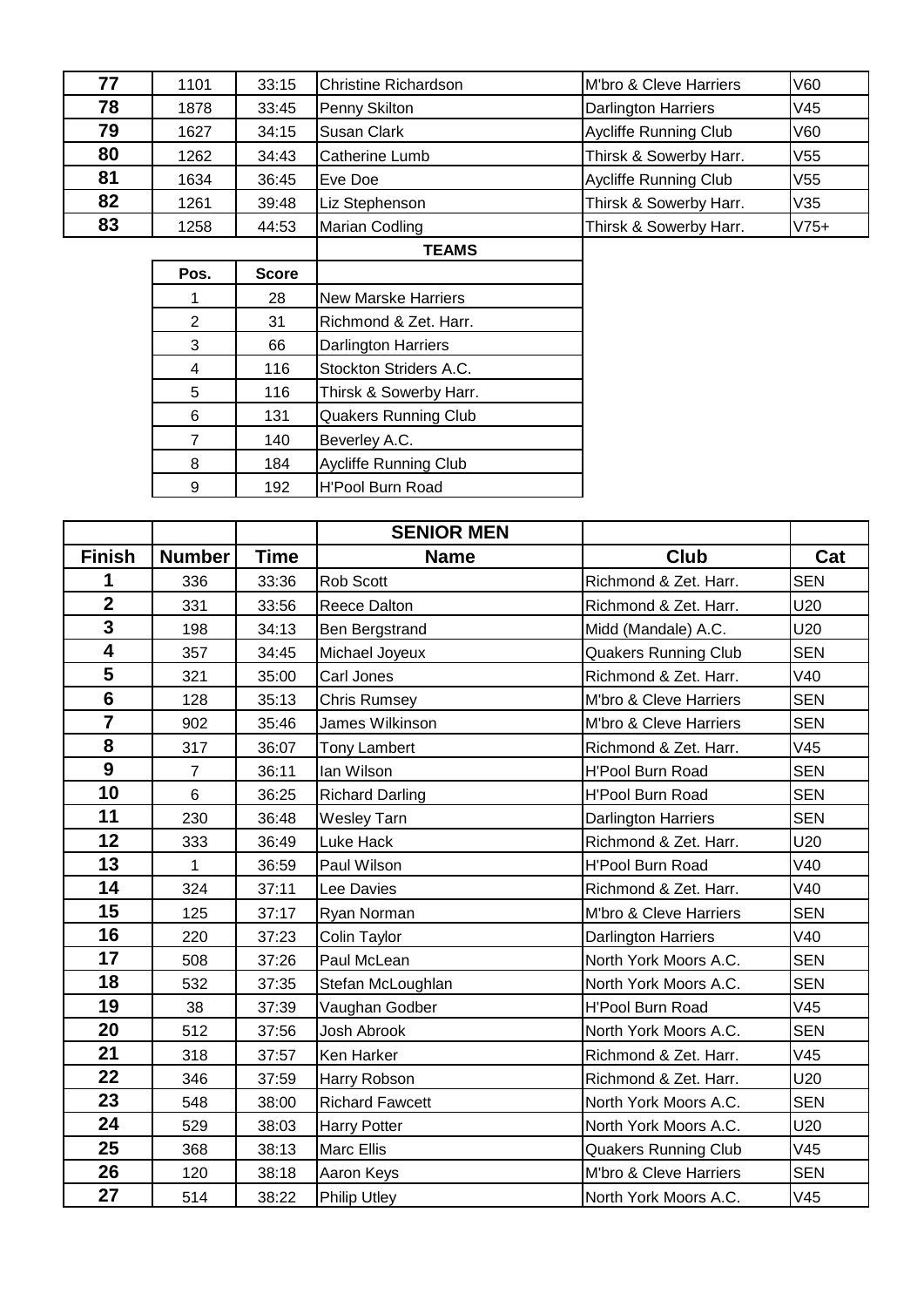| 28 | 415 | 38:36 | <b>Chris Jefferies</b>  | <b>Marsh House Harriers</b>  | V45             |
|----|-----|-------|-------------------------|------------------------------|-----------------|
| 29 | 419 | 38:37 | <b>Matthew Bowman</b>   | <b>Marsh House Harriers</b>  | U20             |
| 30 | 828 | 38:51 | <b>Neil King</b>        | Easingwold R. Club           | V45             |
| 31 | 126 | 38:56 | Adam Poole              | M'bro & Cleve Harriers       | V40             |
| 32 | 479 | 39:04 | <b>Clive Thornton</b>   | <b>New Marske Harriers</b>   | V <sub>50</sub> |
| 33 | 219 | 39:07 | <b>Jeff Miller</b>      | Darlington Harriers          | V <sub>50</sub> |
| 34 | 71  | 39:09 | Steve Hardy             | Loftus & Whitby A.C.         | V40             |
| 35 | 109 | 39:11 | <b>Brian Casson</b>     | M'bro & Cleve Harriers       | V40             |
| 36 | 886 | 39:13 | Paul Cook               | Darlington Harriers          | V40             |
| 37 | 110 | 39:19 | Paul Chow               | M'bro & Cleve Harriers       | V40             |
| 38 | 261 | 39:24 | Tom Levi                | Thirsk & Sowerby Harr.       | <b>SEN</b>      |
| 39 | 503 | 39:31 | Paul McGough            | North York Moors A.C.        | V40             |
| 40 | 842 | 39:35 | Craig Gath              | Easingwold R. Club           | V40             |
| 41 | 873 | 39:39 | Phil Teece              | Darlington Harriers          | V <sub>55</sub> |
| 42 | 414 | 39:42 | <b>Gary Dack</b>        | <b>Marsh House Harriers</b>  | V <sub>50</sub> |
| 43 | 726 | 39:49 | Thomas Day              | Stockton Striders A.C.       | <b>SEN</b>      |
| 44 | 103 | 39:51 | Gordon Baird            | M'bro & Cleve Harriers       | V <sub>55</sub> |
| 45 | 549 | 39:55 | Kevin McLoughlin        | North York Moors A.C.        | V <sub>50</sub> |
| 46 | 841 | 39:59 | <b>Cameron Choules</b>  | Easingwold R. Club           | V45             |
| 47 | 320 | 40:07 | Julian Simpson          | Richmond & Zet. Harr.        | V40             |
| 48 | 345 | 40:21 | Mark Crawford           | Richmond & Zet. Harr.        | V45             |
| 49 | 429 | 40:25 | Mark Bown               | <b>Marsh House Harriers</b>  | <b>SEN</b>      |
| 50 | 505 | 40:33 | <b>Richard Atkins</b>   | North York Moors A.C.        | <b>SEN</b>      |
| 51 | 248 | 40:36 | Steven Wilkinson        | Darlington Harriers          | V45             |
| 52 | 534 | 40:39 | David Hughes            | North York Moors A.C.        | V <sub>50</sub> |
| 53 | 829 | 40:43 | Stephen Loseby          | Easingwold R. Club           | V <sub>50</sub> |
| 54 | 746 | 40:47 | Paul Johnson            | Stockton Striders A.C.       | V45             |
| 55 | 528 | 40:50 | Paul Thwaites           | North York Moors A.C.        | V <sub>50</sub> |
| 56 | 264 | 40:53 | Ken Wood                | Thirsk & Sowerby Harr.       | V40             |
| 57 | 416 | 41:05 | Stephen Roe             | Marsh House Harriers         | <b>SEN</b>      |
| 58 | 510 | 41:23 | Lee Morgan              | North York Moors A.C.        | V40             |
| 59 | 629 | 41:25 | <b>Richard Campbell</b> | <b>Aycliffe Running Club</b> | <b>SEN</b>      |
| 60 | 22  | 41:33 | Karl Edwards            | <b>H'Pool Burn Road</b>      | <b>V60</b>      |
| 61 | 250 | 41:40 | Dave Tomlinson          | Darlington Harriers          | V45             |
| 62 | 379 | 41:54 | James Atkinson          | <b>Quakers Running Club</b>  | <b>SEN</b>      |
| 63 | 268 | 41:55 | Joshua Cooper           | Thirsk & Sowerby Harr.       | <b>SEN</b>      |
| 64 | 370 | 41:59 | Rob Dent                | <b>Quakers Running Club</b>  | <b>SEN</b>      |
| 65 | 263 | 42:02 | Stephan Tomaczewski     | Thirsk & Sowerby Harr.       | V55             |
| 66 | 68  | 42:04 | Tom Herbert             | Loftus & Whitby A.C.         | V40             |
| 67 | 118 | 42:13 | Mark Jackson            | M'bro & Cleve Harriers       | <b>SEN</b>      |
| 68 | 831 | 42:24 | <b>Colin Fletcher</b>   | Easingwold R. Club           | V <sub>55</sub> |
| 69 | 732 | 42:26 | Jonathon Archer         | Stockton Striders A.C.       | V40             |
| 70 | 495 | 42:33 | Neil Youngson           | <b>New Marske Harriers</b>   | V40             |
| 71 | 242 | 42:39 | Tom Leighton            | Darlington Harriers          | <b>SEN</b>      |
| 72 | 229 | 42:43 | John Gray               | Darlington Harriers          | V40             |
| 73 | 883 | 42:56 | Matthew Capsey          | Darlington Harriers          | V40             |
| 74 | 205 | 43:03 | Kevin Wilson            | Darlington Harriers          | V45             |
| 75 | 49  | 43:15 | Andy Scaife             | <b>H'Pool Burn Road</b>      | V50             |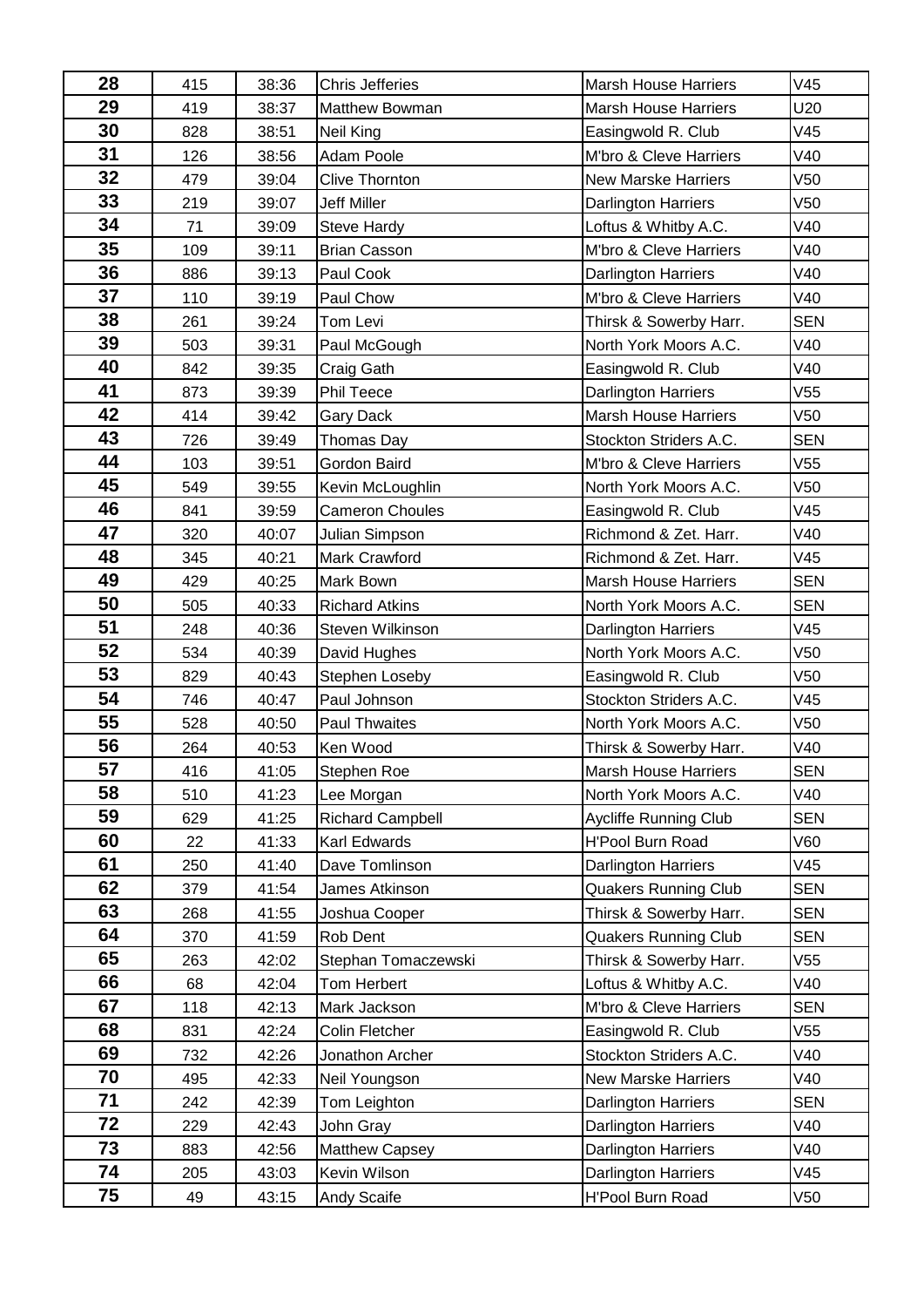| 76  | 121 | 43:19 | Danny Lim              | M'bro & Cleve Harriers       | <b>SEN</b>      |
|-----|-----|-------|------------------------|------------------------------|-----------------|
| 77  | 343 | 43:27 | Anthony Jefford        | Richmond & Zet. Harr.        | <b>SEN</b>      |
| 78  | 755 | 44:08 | <b>Curtis Arnott</b>   | Beverley A.C.                | <b>SEN</b>      |
| 79  | 430 | 44:13 | Paul Edwards           | <b>Marsh House Harriers</b>  | V45             |
| 80  | 543 | 44:24 | Laurence Taylor        | North York Moors A.C.        | V60             |
| 81  | 265 | 44:32 | Mike Lowther           | Thirsk & Sowerby Harr.       | V <sub>50</sub> |
| 82  | 378 | 44:36 | David Todd             | <b>Quakers Running Club</b>  | V45             |
| 83  | 251 | 44:38 | <b>Martyn Coy</b>      | Thirsk & Sowerby Harr.       | V45             |
| 84  | 657 | 44:39 | Andrew Smith           | Darlington Tri Club          | V <sub>50</sub> |
| 85  | 130 | 44:53 | Paul Wilkin            | M'bro & Cleve Harriers       | V45             |
| 86  | 538 | 45:08 | <b>Darren Clements</b> | North York Moors A.C.        | <b>SEN</b>      |
| 87  | 521 | 45:11 | <b>Barry Dunne</b>     | North York Moors A.C.        | V <sub>50</sub> |
| 88  | 344 | 45:19 | Shaun Purkiss-McEndow  | Richmond & Zet. Harr.        | V <sub>50</sub> |
| 89  | 870 | 45:20 | <b>Graham Garvey</b>   | <b>Darlington Harriers</b>   | V40             |
| 90  | 465 | 45:22 | David Aspin            | <b>New Marske Harriers</b>   | V45             |
| 91  | 637 | 45:32 | Martyn Knox            | <b>Aycliffe Running Club</b> | <b>SEN</b>      |
| 92  | 901 | 45:34 | Keith Bindoff          | M'bro & Cleve Harriers       | V40             |
| 93  | 626 | 45:51 | Dave Blewitt           | <b>Aycliffe Running Club</b> | V <sub>50</sub> |
| 94  | 254 | 45:54 | Andy Butcher           | Thirsk & Sowerby Harr.       | V <sub>50</sub> |
| 95  | 884 | 46:01 | <b>Barry Foster</b>    | <b>Darlington Harriers</b>   | <b>SEN</b>      |
| 96  | 556 | 46:04 | Ian Nicholls           | Scarborough A.C.             | V <sub>50</sub> |
| 97  | 52  | 46:08 | Gary Beard             | Loftus & Whitby A.C.         | V <sub>55</sub> |
| 98  | 228 | 46:18 | Ben Wilson             | Darlington Harriers          | V40             |
| 99  | 235 | 46:27 | Andrew Harrison        | Darlington Harriers          | <b>SEN</b>      |
| 100 | 369 | 46:30 | <b>Steven Snook</b>    | <b>Quakers Running Club</b>  | V <sub>55</sub> |
| 101 | 355 | 46:33 | <b>Luke Minall</b>     | <b>Quakers Running Club</b>  | <b>SEN</b>      |
| 102 | 702 | 46:40 | <b>Steve Moss</b>      | Teesdale A.C.                | V55             |
| 103 | 492 | 46:56 | Martin Gunn            | <b>New Marske Harriers</b>   | V40             |
| 104 | 478 | 47:07 | John Spraggett         | <b>New Marske Harriers</b>   | V65             |
| 105 | 840 | 47:21 | Alistair Lunn          | Easingwold R. Club           | <b>SEN</b>      |
| 106 | 262 | 47:22 | Jody Sygrovo           | Thirsk & Sowerby Harr.       | <b>SEN</b>      |
| 107 | 234 | 47:25 | Graham Bell            | <b>Darlington Harriers</b>   | <b>V60</b>      |
| 108 | 363 | 47:41 | Tom Chapman            | <b>Quakers Running Club</b>  | V45             |
| 109 | 104 | 47:47 | Trevor Baker           | M'bro & Cleve Harriers       | V55             |
| 110 | 374 | 48:15 | Graham Park            | <b>Quakers Running Club</b>  | V <sub>50</sub> |
| 111 | 877 | 48:23 | David Riches           | Darlington Harriers          | V55             |
| 112 | 551 | 48:28 | Paul Chapman           | Scarborough A.C.             | V45             |
| 113 | 885 | 48:46 | <b>Wesley Atkins</b>   | <b>Darlington Harriers</b>   | <b>SEN</b>      |
| 114 | 12  | 49:01 | Nigel Shaw             | <b>H'Pool Burn Road</b>      | V55             |
| 115 | 876 | 49:20 | Alex Bos               | <b>Darlington Harriers</b>   | V <sub>55</sub> |
| 116 | 15  | 49:46 | <b>Graeme Surtees</b>  | <b>H'Pool Burn Road</b>      | V <sub>55</sub> |
| 117 | 381 | 50:12 | <b>Steve Howell</b>    | <b>Quakers Running Club</b>  | V50             |
| 118 | 530 | 50:20 | Mark Brown             | North York Moors A.C.        | V40             |
| 119 | 837 | 50:37 | Roger Teare            | Easingwold R. Club           | V65             |
| 120 | 252 | 50:45 | Duncan Fothergill      | Thirsk & Sowerby Harr.       | V40             |
| 121 | 53  | 50:50 | Malcolm Peggs          | Loftus & Whitby A.C.         | V60             |
| 122 | 269 | 50:59 | Marc Davies            | Thirsk & Sowerby Harr.       | V55             |
| 123 | 135 | 51:19 | Jason McGouran         | M'bro & Cleve Harriers       | <b>SEN</b>      |